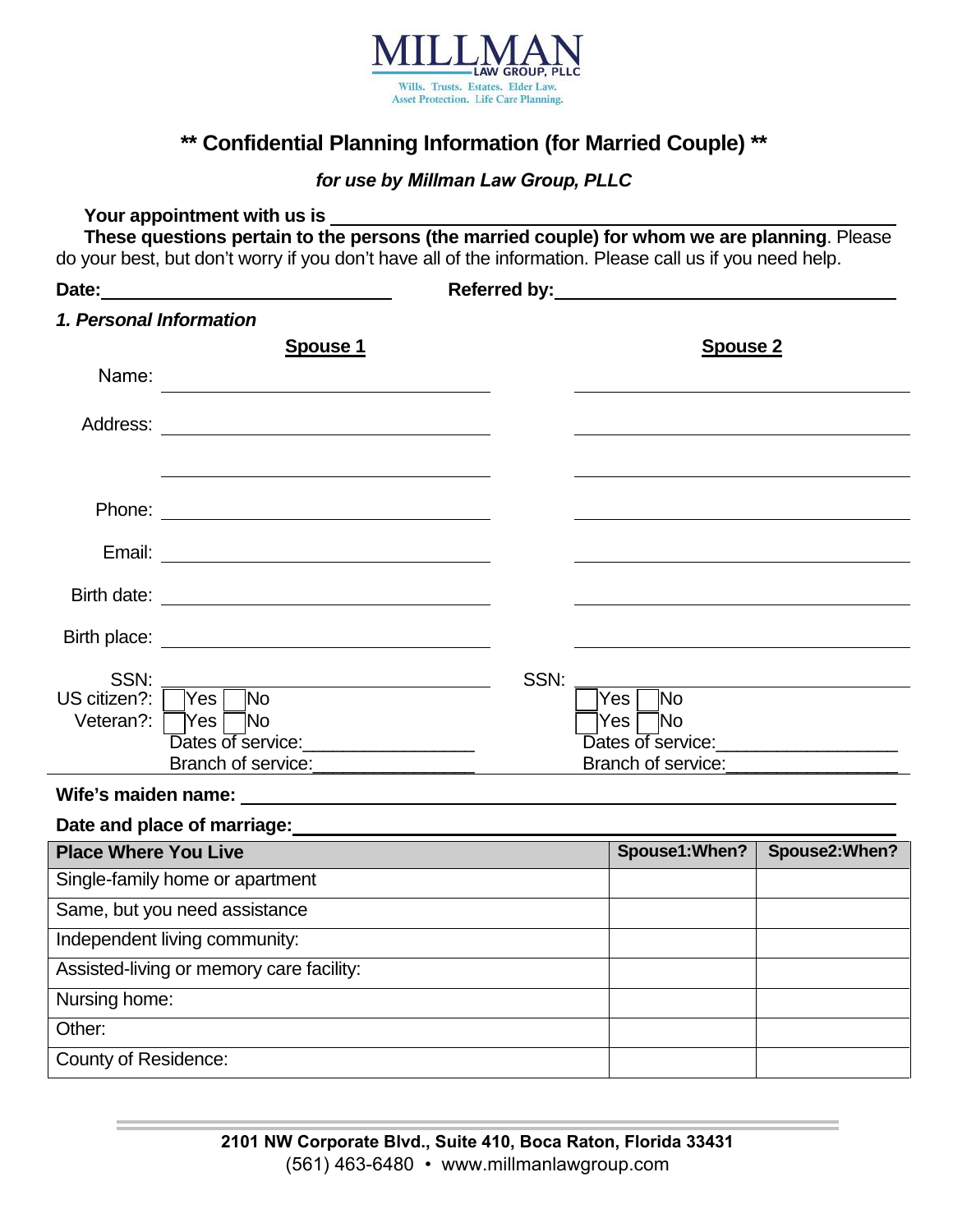# *2. Information About Your Health (Spouse 1)*

a. What medical or health problems do you currently have?

b. What medical problems have you had in the past?

c. When were you last in the hospital, and why?

d. Please attach a list of the drugs you are currently taking to this workbook (or list them below).

### *3. Important Contact Information (Spouse 1)*

|            | <b>Your Primary Care Physician</b> |          | <b>Your Financial Advisor/Broker</b> |  |
|------------|------------------------------------|----------|--------------------------------------|--|
| Name:      |                                    | Name:    |                                      |  |
| Specialty: |                                    | Company: |                                      |  |
| Address:   |                                    | Address: |                                      |  |
|            |                                    |          |                                      |  |
| Phone:     |                                    | Phone:   |                                      |  |
| Email:     |                                    | Email:   |                                      |  |
|            |                                    |          |                                      |  |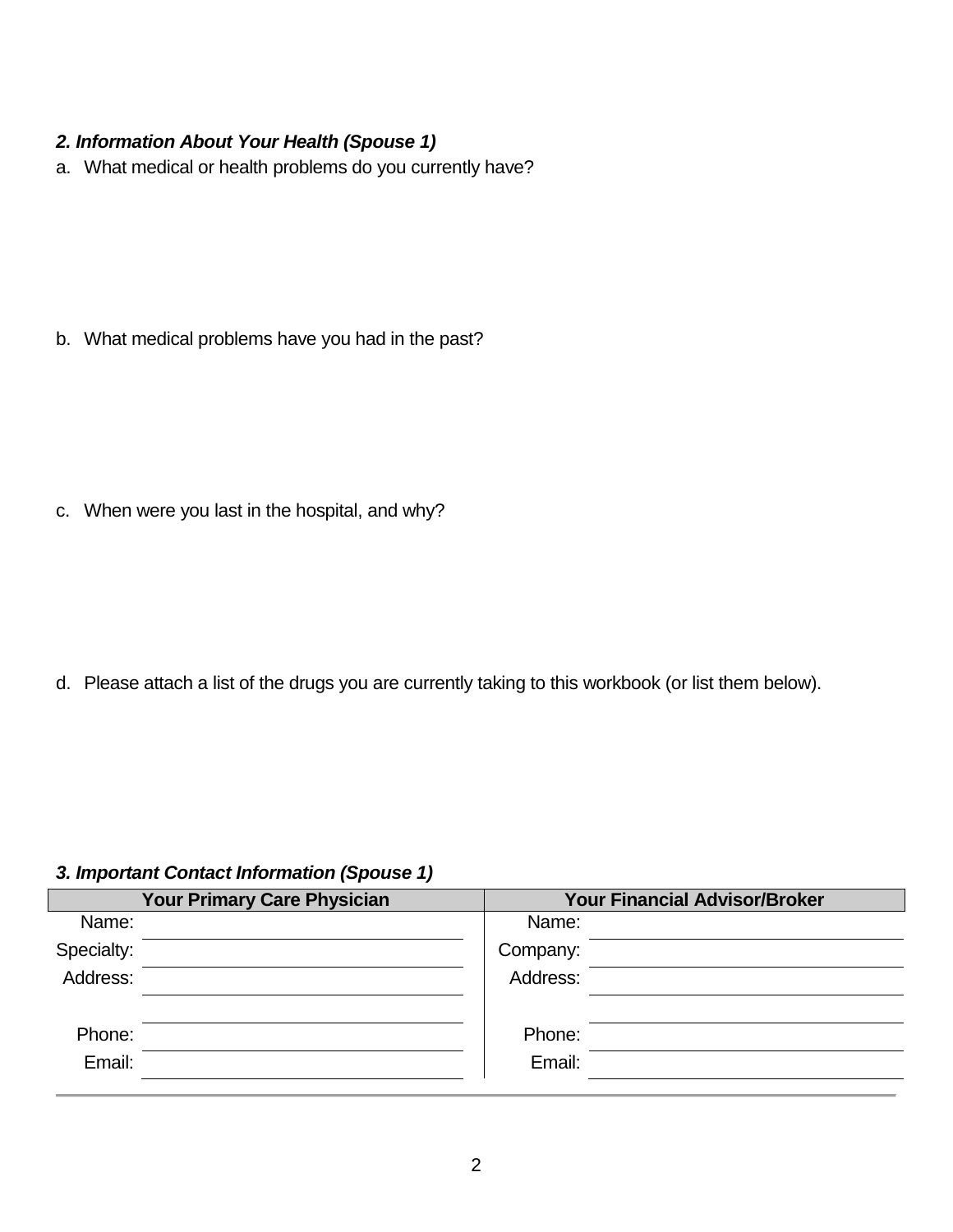# *4. Information About Your Health (Spouse 2)*

a. What medical or health problems do you currently have?

b. What medical problems have you had in the past?

c. When were you last in the hospital, and why?

d. Please attach a list of the drugs you are currently taking to this workbook (or list them below).

## *5. Important Contact Information (Spouse 2)*

| <b>Your Primary Care Physician</b> |  | <b>Your Financial Advisor/Broker</b> |  |  |
|------------------------------------|--|--------------------------------------|--|--|
| Name:                              |  | Name:                                |  |  |
| Specialty:                         |  | Company:                             |  |  |
| Address:                           |  | Address:                             |  |  |
|                                    |  |                                      |  |  |
| Phone:                             |  | Phone:                               |  |  |
| Email:                             |  | Email:                               |  |  |
|                                    |  |                                      |  |  |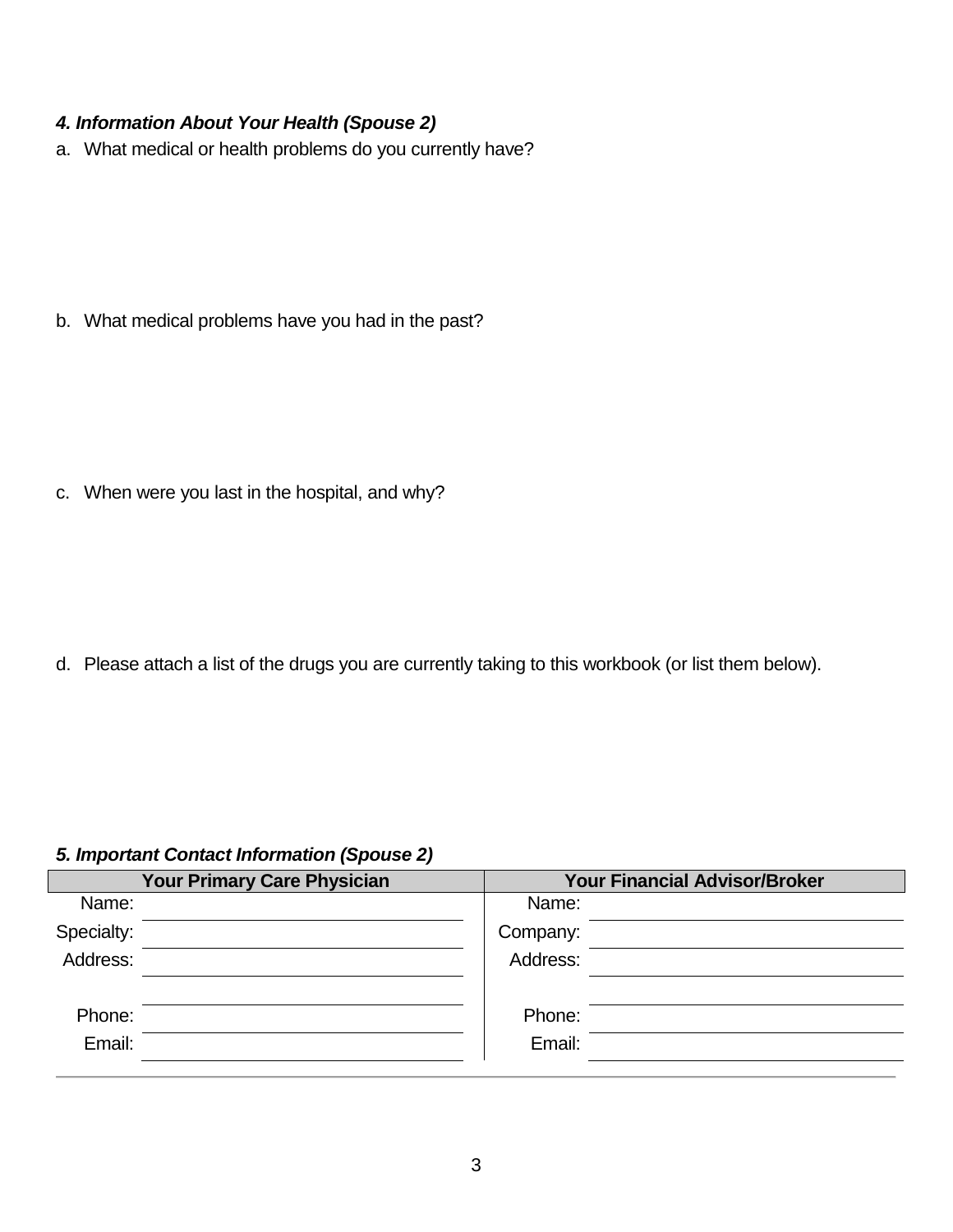| Name:                              | Name:                                                                                                                                                                                                         |  |
|------------------------------------|---------------------------------------------------------------------------------------------------------------------------------------------------------------------------------------------------------------|--|
| Address:                           | Address:                                                                                                                                                                                                      |  |
|                                    |                                                                                                                                                                                                               |  |
| DOB:                               | DOB:                                                                                                                                                                                                          |  |
| Phone:                             | Phone:                                                                                                                                                                                                        |  |
| Email:                             | Email:                                                                                                                                                                                                        |  |
| Spouse:                            | Spouse:                                                                                                                                                                                                       |  |
| Name:                              | Name:                                                                                                                                                                                                         |  |
| Address:                           | Address:                                                                                                                                                                                                      |  |
| DOB:                               | DOB:                                                                                                                                                                                                          |  |
| Phone:                             | Phone:                                                                                                                                                                                                        |  |
| Email:                             | Email:                                                                                                                                                                                                        |  |
| Spouse:                            | Spouse:                                                                                                                                                                                                       |  |
| Name:                              | Name:                                                                                                                                                                                                         |  |
| Address:                           | Address:                                                                                                                                                                                                      |  |
| DOB:                               | DOB:                                                                                                                                                                                                          |  |
| Phone:                             | Phone:                                                                                                                                                                                                        |  |
| Email:                             | Email:                                                                                                                                                                                                        |  |
| Spouse:                            | Spouse:                                                                                                                                                                                                       |  |
| a. Your primary contact person(s): |                                                                                                                                                                                                               |  |
| Name:                              | Name:                                                                                                                                                                                                         |  |
| Address:                           | Address:                                                                                                                                                                                                      |  |
| Phone:                             | Phone:                                                                                                                                                                                                        |  |
| Email:                             | Email:                                                                                                                                                                                                        |  |
|                                    | b. Do you have any dependents (someone who depends on you, in whole or in part, for their support)?                                                                                                           |  |
| If yes, who?:<br>Yes No            |                                                                                                                                                                                                               |  |
|                                    | c. Are any of your children or other family members receiving Supplement Security Income, Social Secu-<br>rity Disability; or, whether or not receiving any benefits, is blind or has any major disabilities? |  |
| No<br>If yes, who?:<br>Yes         |                                                                                                                                                                                                               |  |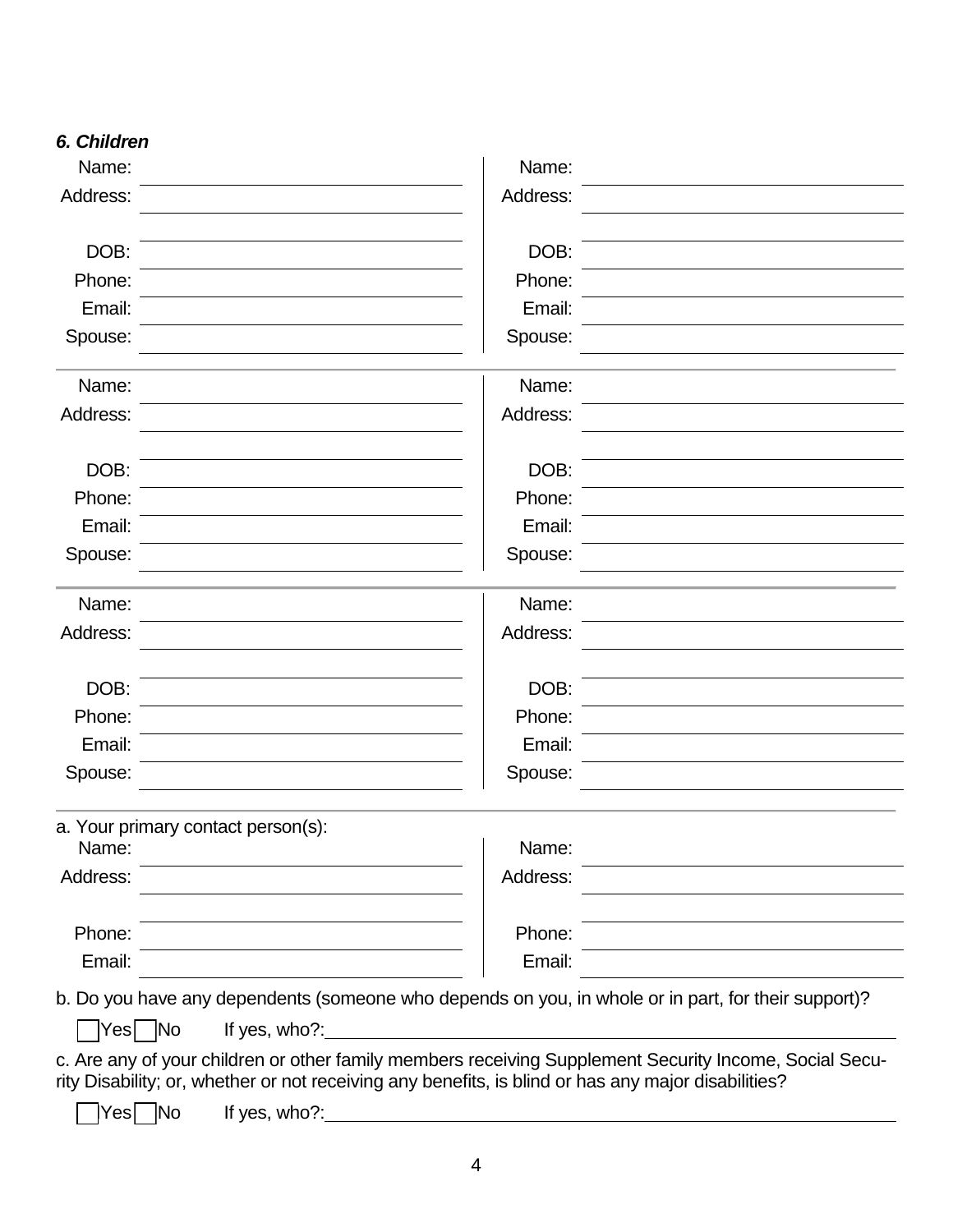## *7. Resources*

# *a. Monthly Income (SS, VA, pension, employment)*

| <b>Source</b>    | <b>Spouse 1</b> | <b>Spouse 2</b> |
|------------------|-----------------|-----------------|
| Social Security: |                 |                 |
| Pension:         |                 |                 |
| Other:           |                 |                 |
| Total:           |                 |                 |

## *b. Real Estate You Own*

| <b>Address</b> | Owner(s) | <b>Tax Value</b> | <b>Mortgage</b> | <b>Date Acquired</b> |
|----------------|----------|------------------|-----------------|----------------------|
|                |          |                  |                 |                      |
|                |          |                  |                 |                      |
|                |          |                  |                 |                      |
|                |          |                  |                 |                      |

# *c. Other Assets: Bank accounts, CDs, annuities, stocks, retirement plans, and the like*

| <b>Type of Asset</b> | <b>Company Name</b> | <b>How Is It Titled?</b> | <b>Beneficiary</b> | <b>Value</b> |
|----------------------|---------------------|--------------------------|--------------------|--------------|
|                      |                     |                          |                    |              |
|                      |                     |                          |                    |              |
|                      |                     |                          |                    |              |
|                      |                     |                          |                    |              |
|                      |                     |                          |                    |              |
|                      |                     |                          |                    |              |
|                      |                     |                          |                    |              |

## *d. Life Insurance (including any policies through your employer)*

| <b>Policy Details</b>        | Policy 1 | <b>Policy 2</b> | Policy 3 |
|------------------------------|----------|-----------------|----------|
| Company name                 |          |                 |          |
| Policy owner                 |          |                 |          |
| <b>Insured</b>               |          |                 |          |
| Beneficiary                  |          |                 |          |
| Death benefit (face value)   |          |                 |          |
| Current cash value (if any)  |          |                 |          |
| Loan against policy (if any) |          |                 |          |

## *e. Large items of personal property you own (cars, boats, RVs, farm equipment, etc.)*

| <b>Personal Property (Item)</b> | <b>Value</b> |
|---------------------------------|--------------|
|                                 |              |
|                                 |              |
|                                 |              |
|                                 |              |